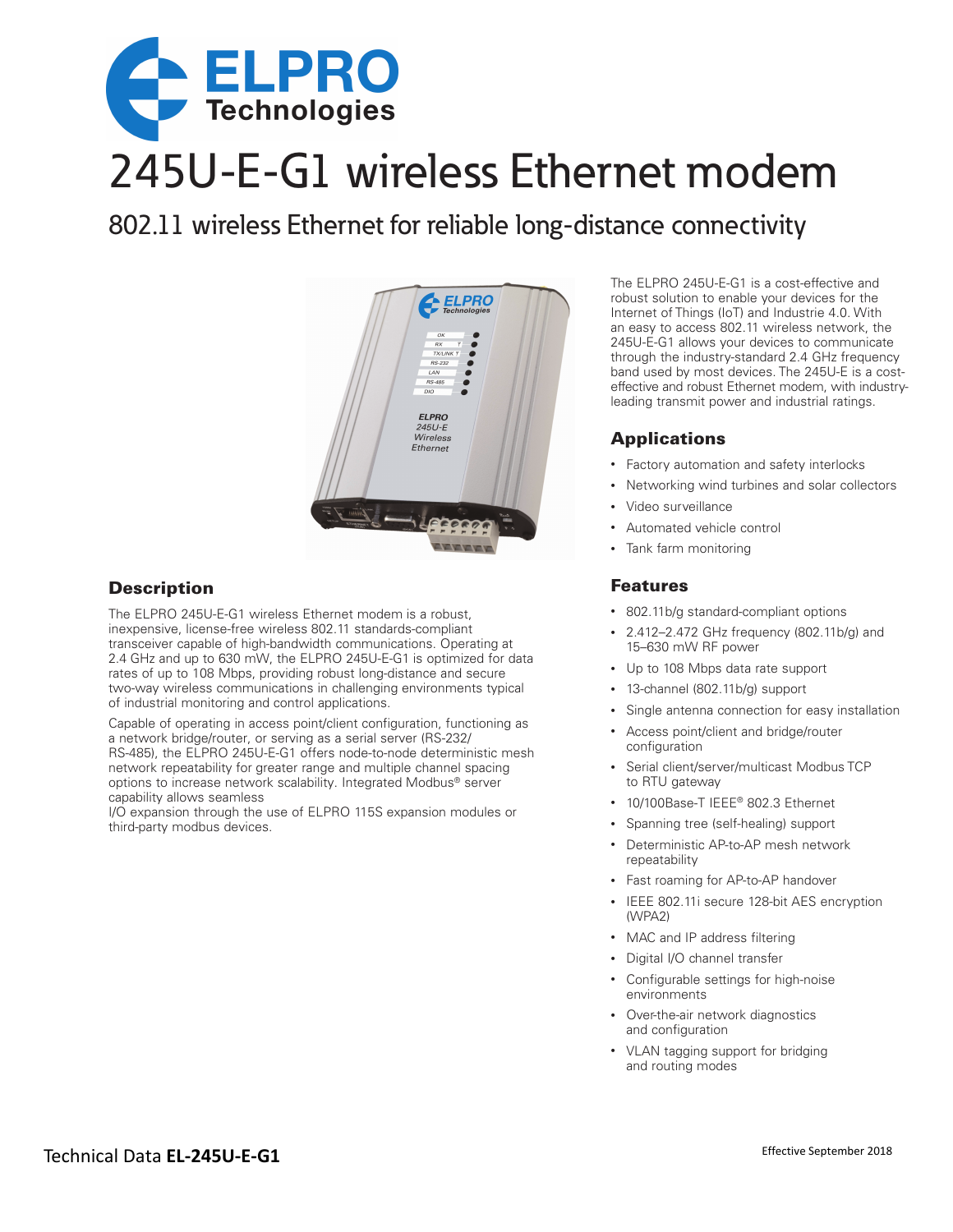Effective September 2018

# **Specifications**

Specifications subject to change.

### **Table 1. 245U-E-G1 specifications**

| <b>Specification</b>                  | <b>Description</b>                                                                                                                                                                                                                                                                   |  |  |  |  |
|---------------------------------------|--------------------------------------------------------------------------------------------------------------------------------------------------------------------------------------------------------------------------------------------------------------------------------------|--|--|--|--|
| <b>Transmitter and receiver</b>       |                                                                                                                                                                                                                                                                                      |  |  |  |  |
| Frequency                             | 2.412-2.472 GHz ①                                                                                                                                                                                                                                                                    |  |  |  |  |
| Transmit power                        | 15-630 mW (country-specific)                                                                                                                                                                                                                                                         |  |  |  |  |
| Transmission                          | Direct sequence spread spectrum (DSSS) ①                                                                                                                                                                                                                                             |  |  |  |  |
| modulation                            | Orthogonal frequency data modulation (OFDM) ①                                                                                                                                                                                                                                        |  |  |  |  |
| Receiver sensitivity                  | –100 dBm at 250 kbps; –74 dBm at 108 Mbps (8% FER) ①                                                                                                                                                                                                                                 |  |  |  |  |
| Channel spacing                       | 5 MHz spacing (13 channels, 2.412–2.472 GHz) ①                                                                                                                                                                                                                                       |  |  |  |  |
| Data rate                             | 250 kbps-108 Mbps 1<br>"Auto Mode" selects fastest rate possible relative to RSSI                                                                                                                                                                                                    |  |  |  |  |
| Range (LoS)                           | 9 miles (15 km) $\odot$ 2                                                                                                                                                                                                                                                            |  |  |  |  |
| Antenna connector                     | 1 x female SMA, standard polarity                                                                                                                                                                                                                                                    |  |  |  |  |
| <b>Input and output</b>               |                                                                                                                                                                                                                                                                                      |  |  |  |  |
| Discrete I/O                          | Input voltage-free contact ③<br>Output FET 30 Vdc 500 mA 3                                                                                                                                                                                                                           |  |  |  |  |
| <b>Ethernet port</b>                  |                                                                                                                                                                                                                                                                                      |  |  |  |  |
| Ethernet port                         | 100Base-T, RJ-45 connector-IEEE 802.3                                                                                                                                                                                                                                                |  |  |  |  |
| Link activity                         | Link, 100Base-T via LED                                                                                                                                                                                                                                                              |  |  |  |  |
| <b>Serial port</b>                    |                                                                                                                                                                                                                                                                                      |  |  |  |  |
| RS-232                                | DB-9 female DCE, RTS/CTS/DTR/DCD                                                                                                                                                                                                                                                     |  |  |  |  |
| RS-485                                | 2-pin terminal block, non-isolated $\Phi$                                                                                                                                                                                                                                            |  |  |  |  |
| Data rate (bps)                       | 1200, 2400, 4800, 9600, 14400, 19200, 38400, 57600,<br>76800, 115200, 230400 bps                                                                                                                                                                                                     |  |  |  |  |
| Serial settings                       | 7/8 data bits, stop/start/parity (configurable)                                                                                                                                                                                                                                      |  |  |  |  |
| <b>Protocols and configuration</b>    |                                                                                                                                                                                                                                                                                      |  |  |  |  |
| System address                        | ESSID; 1–31 character text string                                                                                                                                                                                                                                                    |  |  |  |  |
| Protocols supported                   | TCP/IP, UDP, ARP, SNMP, RADIUS/802.1x, DHCP, DNS, PPP,<br>ICMP, HTTP, FTP, TFTP, TELNET, Modbus and Modbus-TCP                                                                                                                                                                       |  |  |  |  |
| User configuration                    | User configurable parameters via HTTPS embedded<br>Web server                                                                                                                                                                                                                        |  |  |  |  |
| Configurable<br>parameters            | Access point/client/bridge/router/VLAN<br>Point to point, point to multipoint<br>Wireless distribution system (AP—AP repeater)<br>Modbus TCP/RTU gateway<br>Serial client/server/multicast<br>Simultaneous RS-232/RS-485 connection<br>Embedded Modbus master/slave for I/O transfer |  |  |  |  |
| Security                              | Data encryption, 802.11i with CCMP 128-bit AES<br>Support for 802.1x Radius server<br>Secure HTTP protocol                                                                                                                                                                           |  |  |  |  |
| Bandwidth protection                  | MAC address; whitelist/blacklist<br>IP filtering; whitelist/blacklist<br>ARP/GARP filtering; whitelist/blacklist                                                                                                                                                                     |  |  |  |  |
| <b>LED indication and diagnostics</b> |                                                                                                                                                                                                                                                                                      |  |  |  |  |
| <b>LED</b> indication                 | Power/OK, RX, TX/link, RS-232, LAN, RS-485,<br>digital I/O status<br>Refer to product manual for further information                                                                                                                                                                 |  |  |  |  |
| Reported diagnostics                  | RSSI measurements, connectivity information/statistics,<br>log file                                                                                                                                                                                                                  |  |  |  |  |
| Network management                    | Optional network management system                                                                                                                                                                                                                                                   |  |  |  |  |

� Frequency range dependent on country of model.

� Typical maximum line of sight range, RF Power dependent.

� Can be used to transfer I/O status or communications failure output.

� � Maximum distance: 3937 ft (1200 m).

#### **Table 1. 245U-E-G1 specifications, continued**

| <b>Specification</b>   | <b>Description</b>                                                          |  |  |
|------------------------|-----------------------------------------------------------------------------|--|--|
| <b>Compliance</b>      |                                                                             |  |  |
| <b>EMC</b>             | FCC Part 15; EN 301 489-17; AS/NZS CISPR22                                  |  |  |
| RF (radio)             | EN 300 328 ①; FCC Part 15; RSS 210                                          |  |  |
| Hazardous area         | CSA Class I, Division 2; ATEX; IECEx nA IIC                                 |  |  |
| Safety                 | IEC 60950 (RoHS compliant)                                                  |  |  |
| UL®                    | <b>UL</b> Listed                                                            |  |  |
| General                |                                                                             |  |  |
| Size                   | 4.5 in x 5.5 in x 1.2 in (114 mm x 140 mm x 30 mm)                          |  |  |
| Housing                | Powder-coated aluminum                                                      |  |  |
| Mounting               | DIN rail                                                                    |  |  |
| <b>Terminal blocks</b> | Removable, max. conductor 14 AWG 0.1 in <sup>2</sup> (2.5 mm <sup>2</sup> ) |  |  |
| Temperature rating     | $-40$ to +140 °F (-40 to +60 °C)                                            |  |  |
| Humidity rating        | 0-99% RH noncondensing                                                      |  |  |
| Weight                 | 1.0 lb $(0.45 \text{ kg})$                                                  |  |  |
| <b>Power supply</b>    |                                                                             |  |  |
| Nominal supply         | 9 to 30 Vdc, under/overvoltage protection                                   |  |  |
| Average current draw   | 270 mA at 12 V (idle); 140 mA at 24 V (idle)                                |  |  |
| Transmit current draw  | 470 mA at 12 V (400 mW), 250 mA at 24 V (600 mW)                            |  |  |
|                        |                                                                             |  |  |

# Product selection

#### **Table 2. 245U-E-G1 accessories**

| <b>Description</b>                                                                  | <b>Product code</b>     |  |  |  |
|-------------------------------------------------------------------------------------|-------------------------|--|--|--|
| <b>Antennas 2.4 GHz</b>                                                             |                         |  |  |  |
| Dipole antenna, 15 ft (4.6 m) cellfoil/<br>SMA, 0-dBi gain, mounting bracket        | <b>MD2400-EL</b>        |  |  |  |
| Collinear antenna, N-type, 5-dBi gain,<br>mounting bracket                          | <b>SG2400-EL</b>        |  |  |  |
| Collinear antenna, N-type, 10-dBi gain,<br>mounting bracket                         | <b>Z2400-EL</b>         |  |  |  |
| Yagi antenna, N-type, 18-dBi gain                                                   | Y2400-18EL              |  |  |  |
| Whip antenna: SMA male, 2-dBi gain,<br>2.1 in (54 mm)                               | <b>WH2400</b>           |  |  |  |
| <b>Cables</b>                                                                       |                         |  |  |  |
| Coaxial cable kit, 9.8 ft (3 m)/<br>32.8 ft (10 m)/65.6 ft (20 m),<br>N-type to SMA | CC3/10/20-SMA           |  |  |  |
| Coaxial cable tail, 1.97 ft (600 mm),<br>SMA to N-type female/male                  | <b>CCTAIL-SMA-F/M</b>   |  |  |  |
| Ethernet cable, 6 ft (1.8 m), crossover,<br>R.I-45 to R.I-45                        | ETH-C5X                 |  |  |  |
| Ethernet cable, 6 ft (1.8 m), direct,<br>RJ-45 to RJ-45                             | ETH-C5A                 |  |  |  |
| <b>Surge diverters</b>                                                              |                         |  |  |  |
| SMA surge diverter for use with CC10/<br>CC20-SMA                                   | <b>CSD-SMA-2500</b>     |  |  |  |
| Coaxial surge diverter, bulkhead N-female<br>to N-female                            | <b>CSD-N-6000</b>       |  |  |  |
| Power supply surge diverter, 110 Vac/15 A                                           | <b>MA15/D/1/S1</b>      |  |  |  |
| <b>Power supplies</b>                                                               |                         |  |  |  |
| DIN rail power supply, 100-250 Vac,<br>12 Vdc/2.5 A                                 | <b>PS-DINAC-12DC-OK</b> |  |  |  |
| DIN rail power supply, 85–264 Vac,<br>24 Vdc/2.5 A                                  | <b>PSG60E</b>           |  |  |  |
| <b>Mounting brackets</b>                                                            |                         |  |  |  |
| Mounting bracket kit for collinear antenna                                          | <b>BR-COL-KIT</b>       |  |  |  |
|                                                                                     |                         |  |  |  |

#### **Table 3. 245U-E-G1 ordering**

| <b>Description</b> | <b>Frequency</b> | <b>RF</b> power  | <b>Product code</b>    |
|--------------------|------------------|------------------|------------------------|
| Ethernet 802.11b/g | 2.4 GHz DSSS     | 630 mW           | <b>EL-245U-E-G1-AU</b> |
| Ethernet 802.11b/g | 2.4 GHz DSSS     | 630 mW           | EL-245U-E-G1-US        |
| Ethernet 802.11b/g | 2.4 GHz DSSS     | $100 \text{ mW}$ | <b>EL-245U-E-G1-EU</b> |